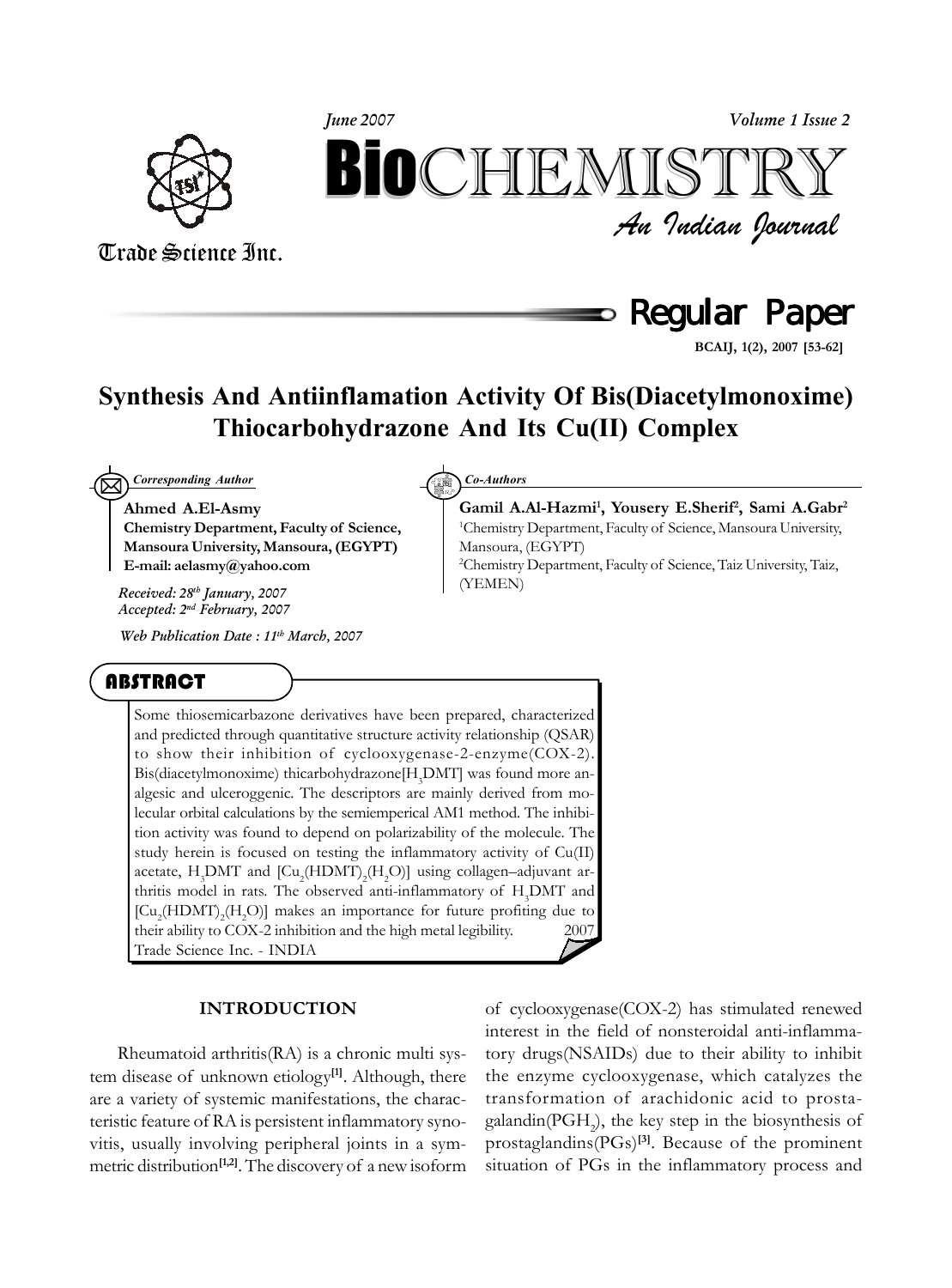the greater understanding of the mechanism of NSAIDs, the development of selective COX-2 inhibitors gets an interest**[4]**. The identification and molecular biological characterization of COX-2 in inflammatory cells led to the hypothesis that a selective inhibition of COX-2 would result in relief of inflammation and pain without causing the COX-1 dependent side effects(gastrointestinal ulceration, platelet dysfunction, kidney damage) of conventional NS AIDs**[5]**. Many important drugs are possible to use the knowledge of the three-dimensional structures as a good basis for COX-2 inhibitor drug design**[6]**. Thiosemicarbazones and their metal complexes are well interesting because of their anticarcinogenic, antibacterial, and antifungal properties**[7,8]**. Bis (salicylato) copper(II) protects the synovial fluid from hydroxyl and superoxide radical attack**[9-12]**. Even the widespread hypotheses based upon prostaglandins can encompass a role for copper**[13]**, quantitative observations concerning the anti-inflammatory role of copper drug compounds indicated that salts of many anti-inflammatory drugs are more effective in reducing inflammation than the acids. Also, the Cu(II) complexes have antiulcer activity than that of the acid<sup>[14-16]</sup>. The biological activity of certain thiosemicarbazones is due to their ability to form chelates with transition metal ions<sup>[17]</sup>. Biological activities may also related to the redox properties including oxidation and reduction of the central metal ion and the ligands**[18]**. The QSAR study based on molecular orbital calculations for a series of thiosemi- carbazones has performed to predict the biological activity for the promising COX-2 inhibitors. In a group of thiosemicarbazones, it was shown that COX-2 inhibitory and other reactivity indices from a COSOMO AM1 calculation**[19]**.

#### **EXPERIMENTAL**

All chemicals used were of analytical reagent grade(Sigma) and used as supplied. Piroxicam (Sigma),  $H_3$ DMT, copper acetate and  $\left[ Cu_2(HDMT)_{2} (H_2O) \right]$ were suspended in 0.5% sodium carboxy methyl cellulose and sonicated for 20 min. The determined doses were injected intraperitoneally.

#### **Synthesis of ligand**

H3 DMT was prepared by mixing 6.05g of diacetylmonoxime with 3.18g of thiocarbohydrazide (2:1 ratio) dissolved in 10ml glacial acetic acid. The reaction mixture was heated under reflux on a water bath for 10h. After cooling, a brown precipitate was separated, filtered off, crystallized from ethanol and dried in a desiccator; its melting point is 130°C. The proposed formula of the prepared ligand is in good agreement with the stoichiometry concluded from its analytical data and mass spectrum and confirmed through its IR spectrum.

### Synthesis of  $\left[\text{Cu}_2(\text{HDMT})_2(\text{H}_2\text{O})\right]$

The complex was prepared as previously mentioned<sup>[20]</sup> by mixing equimolar amounts(3 mmol) of H3 DMT and the acetate salt of Cu(II) in aqueousethanol solution. The solid complex was formed after 3h of heating under reflux, directly. The isolated complex was filtered off, washed several times with hot ethanol, dried and preserved.

#### **Animals**

Thirty six rats(Albino), weighting around 200gm each, were housed under similar standard laboratory conditions. The animals were divided into three groups(control, arthritic and arthritic treated). In arthritic group, all rats had been inoculated by the reagent of collagen-adjuvant arthritis into the left paw pad. Rats which developed right paw arthritic manifestations after 45 days were divided into seven groups and subjected for drug treatments.

#### **Arthritis model**

This is a modified form of the previous models[21]. This model of collagen-adjuvant arthritis**[22,23]** is considered a nearby representative of rheumatoid arthritis or ankylosing spondylitis in human. Collagen II Freund's adjuvant emulsion(0.1ml) was injected intradermally into the left hind foot paw-pad of each rat (if no arthritis developed within 4 weeks, some of the animals were challenged by a second inoculation). After 45 days, the systemic arthritis developed in both hind paws**[24]**.

#### **Measurement of joint inflammation and pain tolerance**

Scoring of joint inflammation and pain tolerance

*An Indian Journal* **BIOCHEMISTRY**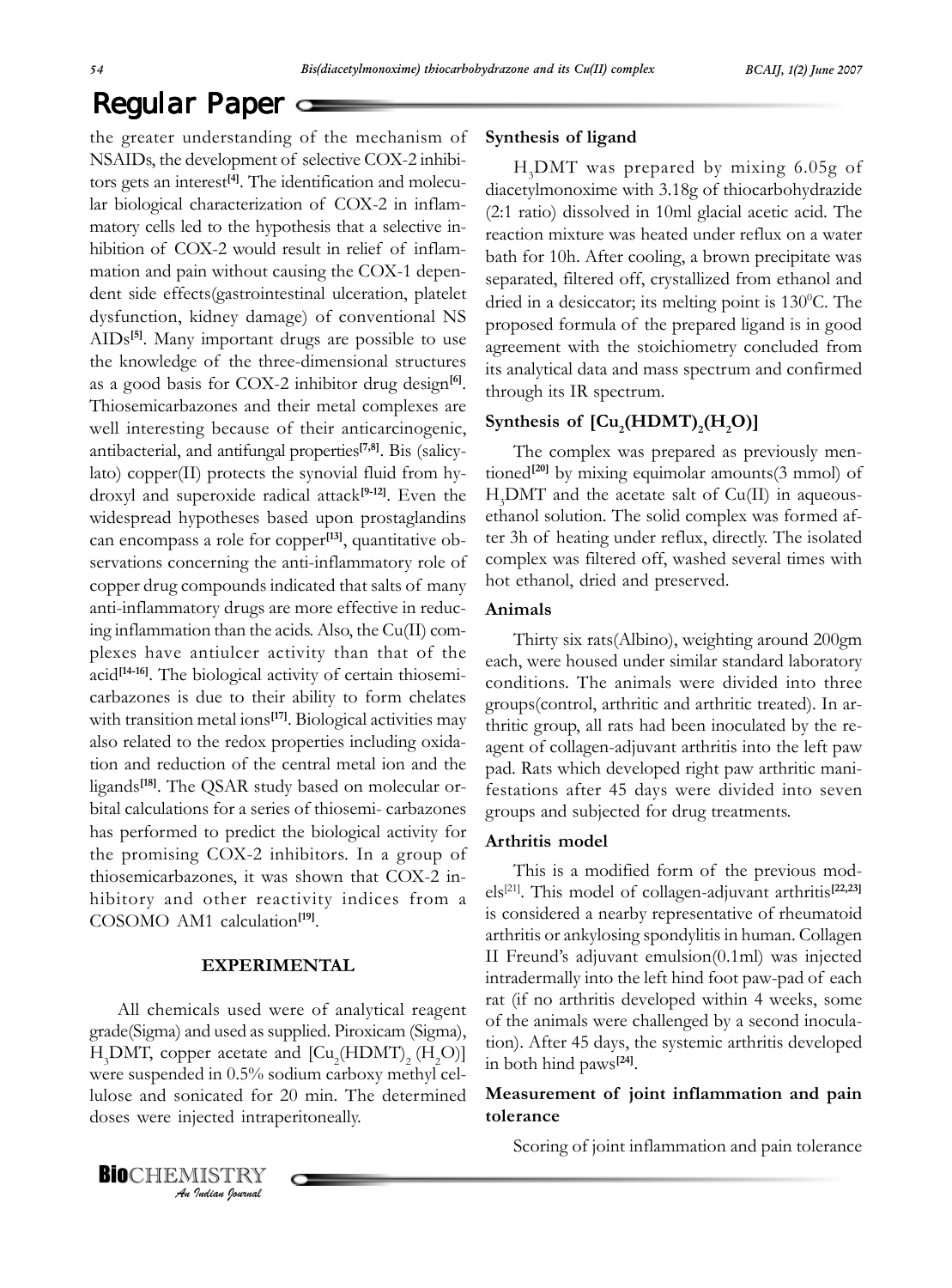were based on severity and extent of the erythema and edema of the periarticular tissue, and the enlargement, distortion or ankylosis of the joints. Its inflammation was graded from 1 to 4**[25]**.

#### **Measurement of antioxidant activity**

Serum malondialdehyde**(**MDA) as lipid peroxidation was measured by the thiobarbituric acid(TBA) test**[26,27]**. The sample under test is treated with TBA at low pH, and a pink chromogen is measured. In the TBA reaction, one molecule of MDA reacts with two molecules of TBA with the production of a pink pigment with an absorption maximum at 532-535 nm**[27]**.

The copper content in serum is estimated by atomic absorption spectroscopy(AAS) without pretreatment**[28]**.

#### **Measurement of rheumatoid factor(RF)**

It was estimated using sheep erythrocytes sensitized with rabbit gamma-globulin**[29]**.

#### **Statistical analysis**

The results are expressed as mean standard errors. Multiregression analysis was used for correlating the descriptors to the COX inhibition through QSAR**[30]** and analysis of the pharmacological data.

#### **RESULTS AND DISCUSSION**

#### **Quantitative structure activity relationship (QSAR)**

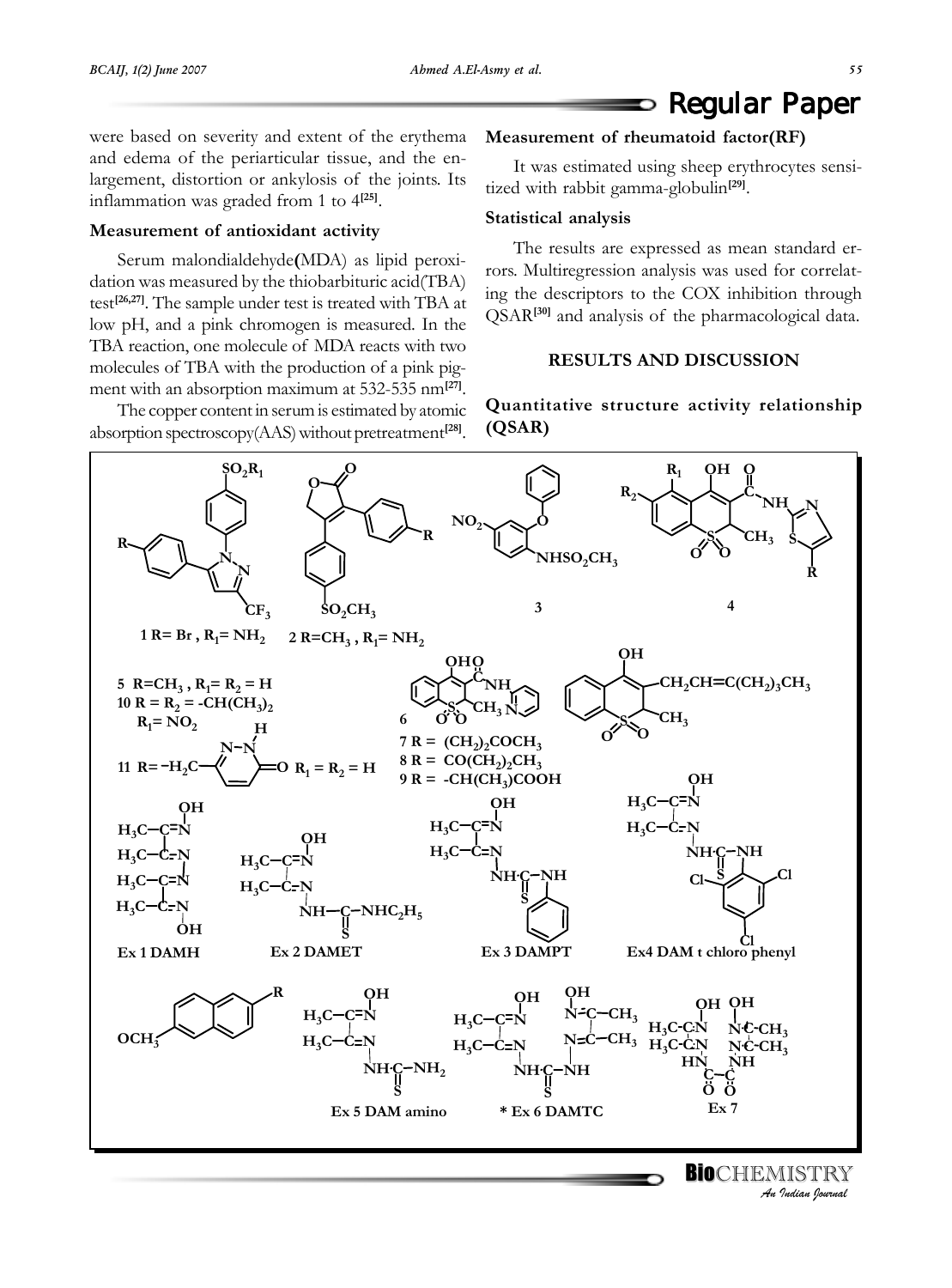New selective inhibitor for COX-2 was developed through QSAR molecular modeling studies<sup>[31]</sup> which are the preferential COX-2 inhibitory activity of some nonsteroidal anti-inflammatory agents in terms of intermolecular energy using biosystem programs. However, once the drug has passed through the gate of COX-2 or COX-1, intermolecular energy can clearly explain the binding efficiency and selectivity of COX inhibitors. A favorable complex is one which does not disturb the native protein to a less stable form. A more negative intermolecular energy signifies that the attractive force is more than the repulsive force and the molecule is in a minimum energy conformation. Based upon these considerations, Fabiola et al<sup>[31]</sup> proposed analogues compounds to meloxicam (Figure 1 and TABLE 1) likely having better COX-2 selectivity.

| TABLE 1: Intermolecular energies(kcal/mol) |  |
|--------------------------------------------|--|
| between inhibitor and COX <sup>[12]</sup>  |  |

| Fabiola et al Compounds | $COX-1$ | $COX-2$ |
|-------------------------|---------|---------|
| 1                       | $-53$   | $-57$   |
| 2                       | $-50$   | -56     |
| 3                       | $-47$   | -47     |
| 4                       | $-35$   | $-38$   |
| 5                       | $-40$   | $-44$   |
| 6                       | $-46$   | $-41$   |
| 7                       | $-34$   | $-35$   |
| 8                       | $-32$   | $-33$   |
| 9                       | $-29$   | $-36$   |
| 10                      | $-48$   | -56     |
| 11                      | $-46$   | $-56$   |
| 12                      | $-41$   | $-46$   |
| 13                      | $-46$   | -57     |
| 14                      | $-42$   | $-48$   |

**TABLE 2: Calculated descriptors for the investigated compounds by hyperchem**

| Fibiola et al<br>compounds | Surface<br>energy | Volume | Hydration ion<br>energy | Log<br>P | Refractive<br>index | Polarization | Mass  |
|----------------------------|-------------------|--------|-------------------------|----------|---------------------|--------------|-------|
|                            | 571               | 875    | $-14.40$                | 0.55     | 101.70              | 29.6         | 437.0 |
| 2                          | 573               | 861    | $-13.60$                | 0.66     | 98.40               | 28.8         | 372.0 |
| 3                          | 597               | 799    | $-7.70$                 | 3.27     | 86.60               | 25.7         | 304.0 |
| $\overline{4}$             | 614               | 776    | $-12.50$                | $-2.86$  | 82.15               | 23.8         | 301.0 |
| 5                          | 559               | 835    | $-1.67$                 | $-1.41$  | 89.27               | 29.4         | 346.0 |
| 6                          | 589               | 789    | $-9.50$                 | 1.63     | 85.00               | 26.7         | 323.0 |
| 7                          | 592               | 702    | $-1.62$                 | 0.22     | 68.00               | 22.7         | 218.0 |
| 8                          | 590               | 697    | $-1.62$                 | 0.92     | 68.50               | 23.0         | 218.2 |
| 9                          | 504               | 672    | $-8.17$                 | 0.02     | 61.70               | 22.5         | 223.0 |
| 10                         | 700               | 1118   | $-10.00$                | $-3.00$  | 111.50              | 41.0         | 461.5 |
| 11                         | 608               | 944    | $-16.30$                | $-0.85$  | 107.00              | 36.3         | 426.0 |
| 12                         | 487               | 959    | $-13.00$                | $-1.34$  | 98.40               | 34.0         | 414.0 |
| 13                         | 663               | 1158   | $-9.61$                 | $-0.12$  | 119.00              | 43.3         | 473.0 |
| 14                         | 609               | 769    | $-6.35$                 | $-6.72$  | 74.30               | 223.0        | 278.0 |

In the present work, the data obtained from QSAR based on the chemical structures delivered from TABLE 1 have been used to calculate the physicochemical properties of the investigated compounds (TABLE 2). The descriptors include the area, volume, hydration energy, logarithm of partition coefficient and polarizability which are obtained from hyperchem version 7 calculated programs**[32]** at the semiemperical theoretical method. Fruitful descriptions are gained in using multi-regression statistical calculations in winks program 4.65**[33]** feeding with intramolecular energy, previously mentioned in TABLE 1 and 2. It is noted that, the data obtained (TABLE 3) include equations used for calculating intramolecular energy(corresponding to inhibition percentage for COX-1 and COX-2) of the compounds as well as focusing on the most chief descriptors(TABLE 4). Accordingly, two equations had been obtained.

**Intermolecular energy (kcal/mol) COX-1 = -0.128 mass - 0.0816 polarization - 0.0942 refractive index - 1.742 Log P - 0.0529 hydration energy + 0.0547 volume - 0.0408 surface - 10.513 Intermolecular energy (kcal mol) COX- 2 = -0.047 mass - 0.0797**

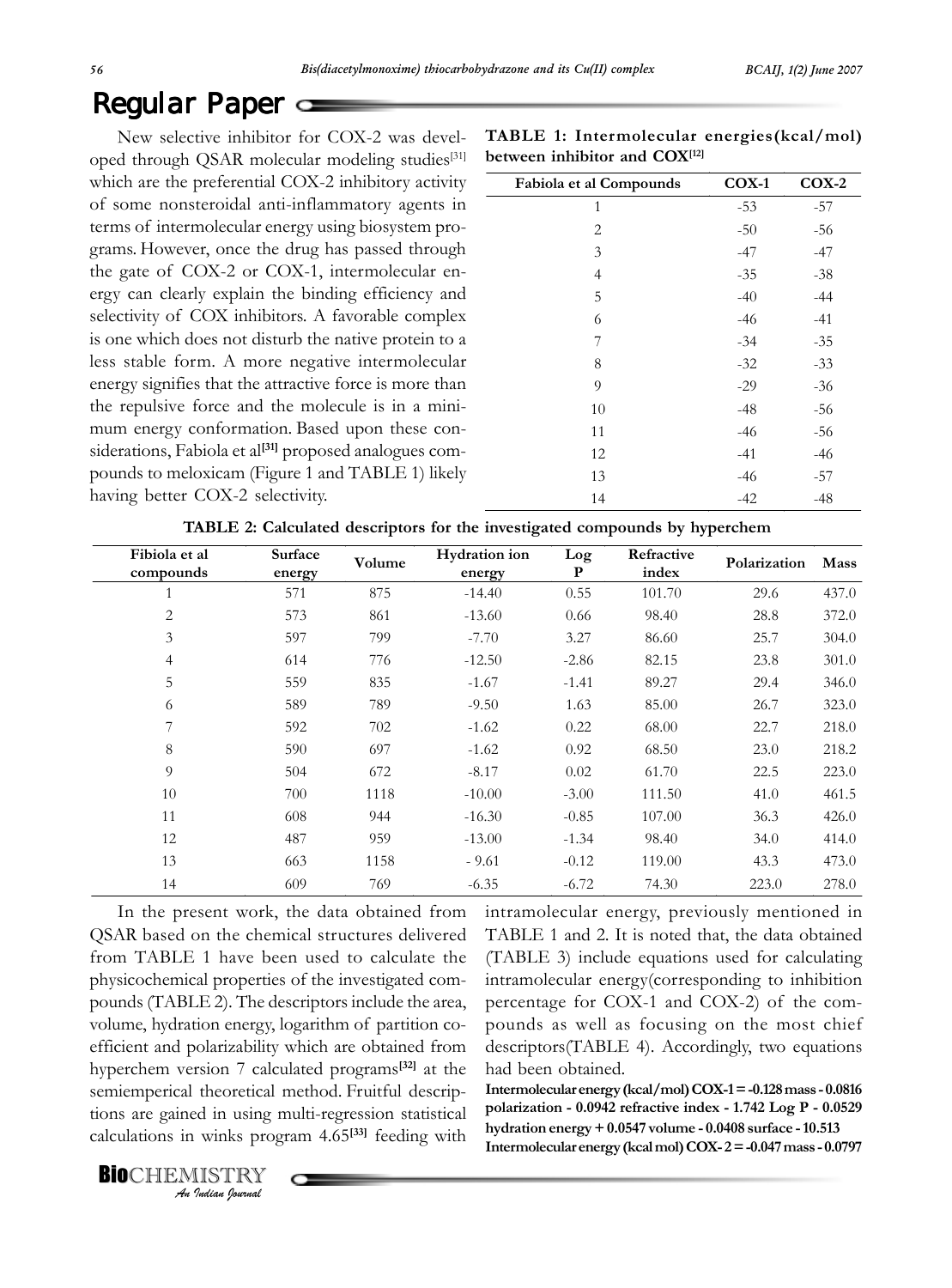|    | TABLE 4: The most important physicochemical de-        |
|----|--------------------------------------------------------|
| ۱ť | scriptors affecting the intermolecular energies (kcal/ |
|    | mol) between inhibitor and COX by the predictable      |
|    | two equations indicated by n- and t-values accord-     |

**Fabiola et al. compounds Intra COX-1 Intra COX-2 cal Intra COX-2 Intra COX-1cal**  1 -53 -56.0 -57 -54.1 2 -50 -51.9 -56 -46.5 3 -47 -46.6 -47 -45.6 4 -35 -40.9 -38 -35.7 5 -40 -43.8 -44 -40.2 6 -46 -46.1 -41 -45.3 7 -34 -33.7 -35 -32.7 8 -32 -34.5 -33 -34.2 9 -29 -32.9 -36 -30.1 10 -48 -53.8 -56 -45.1 11 -46 -55.9 -56 -48.9 12 -41 -50.3 -47 -39.9 13 -45 -58.7 -57 -48.8

**polarization - 0.3539 refractive index -0.86 LogP + 0.1960529 hydration energy + 0.018 volume - 0.0044 surface - 7.057**

14 -42 -48.5 -48 -42.0

The scanning tool used to investigate the validity of the two equations is the regression value, R, and the degree of closeness of R to unity which means more precise and accurate results. As shown in TABLE 5, the value of R is near to unity reflecting more validity of the proposed two equations where the F and P values are highly close to biosystem programs. From calculations, the most important descriptors affecting the intermolecular energies between inhibitor and COX-2 are the polarizability(TABLE 4).

According to the facts obtained from applying Hyperchem programs**[31]**, the descriptors of seven newly thiosemicarbazone compounds are examined (TABLE 6). Taking into account these data and ap-

**scriptors affecting the intermolecular energies (kcal/ mol) between inhibitor and COX by the predictable two equations indicated by p- and t-values according to Hyperchem & Winks programs**

Regular Paper

| 95% Confidence Using Intervel At 10ug Drug |               |         |               |  |  |
|--------------------------------------------|---------------|---------|---------------|--|--|
|                                            | $COX -1$      |         | $COX - 2$     |  |  |
|                                            | Polarzability |         | Polarzability |  |  |
| t-value                                    | p-value       | t-value | p-value       |  |  |
| $< -3.3$                                   | < 0.016       | $-2.6$  | < 0.041       |  |  |

**TABLE 5: Regression analysis reflecting the validity of the proposed two equations**

|                  | <b>F-value</b> | P-value      | R     |
|------------------|----------------|--------------|-------|
| Equation 1 COX-2 | 10.36          | $\leq 0.006$ | 0.922 |
| Equation 2 COX-1 | 10.44          | $\leq 0.005$ | 0.924 |

**F, P and R are the degree of freedom, the degree of significance and regression coefficient**

plying the two equations, the inhibition percentage of COX-2 and COX-1 of the seven compounds is  $cal (TABLE 7)$ . Among these,  $H<sub>3</sub>$ DMT  $(Ex6)$ was found the best. Accordingly, its preparation and structure elucidation will be fulfilled.

### Characterization of  $\left[\text{Cu}_{2}(\text{HDMT})_{2}(\text{H}_{2}\text{O})\right]$

The isolated complex is stable in air, insoluble in common organic solvents and partially soluble in DMF and DMSO. The elemental analysis, color and melting points together with the formula weights obtained from mass spectra support structure 1. The IR data reveal that  $\rm H_3$ DMT acts as a dibasic pentadentate which coordinates through the  $C=N_{hvdrazone}$  and  $C=N_{\text{oxime}}$  groups. The thiol group is being the fifth coordination site bridged two molecules. The coordinate bonds were illustrated by the observable lower shift in  $V(C=N_{hydroel})$  band from 1627 to 1541 cm<sup>-1</sup>, while the two covalent bonds were formed through

| TABLE 6: Calculated physicochemical descriptors of 7 newly speculated chemical compounds |  |  |
|------------------------------------------------------------------------------------------|--|--|
|                                                                                          |  |  |

| Compound        | Surface<br>energy | Volume | Hydration<br>energy | Log P | Refractive<br>index | Polarization | <b>Mass</b> |
|-----------------|-------------------|--------|---------------------|-------|---------------------|--------------|-------------|
| Ex <sub>1</sub> | 311.0             | 566.0  | $-22.80$            | 1.88  | 46.73               | 18.46        | 191.00      |
| Ex2             | 362.0             | 574.7  | $-14.93$            | 2.67  | 49.8                | 19.30        | 197.20      |
| Ex <sub>3</sub> | 478.0             | 717.0  | $-15.46$            | 2.65  | 72.00               | 25.80        | 245.30      |
| Ex <sub>4</sub> | 502.8             | 854.5  | $-14.90$            | 2.33  | 88.84               | 32.93        | 351.60      |
| Ex <sub>5</sub> | 298.3             | 542.0  | $-19.20$            | 1.74  | 45.00               | 17.82        | 175.23      |
| Ex <sub>6</sub> | 446.0             | 806.5  | $-23.80$            | 4.68  | 72.00               | 28.25        | 272.30      |
| Ex7             | 429.0             | 811.0  | $-15.60$            | 2.70  | 69.00               | 27.00        | 284.30      |
|                 |                   |        |                     |       |                     |              |             |

**BIO**CHEMISTRY *An Indian Journal*

**TABLE 3: Theoretical(calculated by two equations) and Biosym. Program COX-1 and COX-2 degrees of inhibition**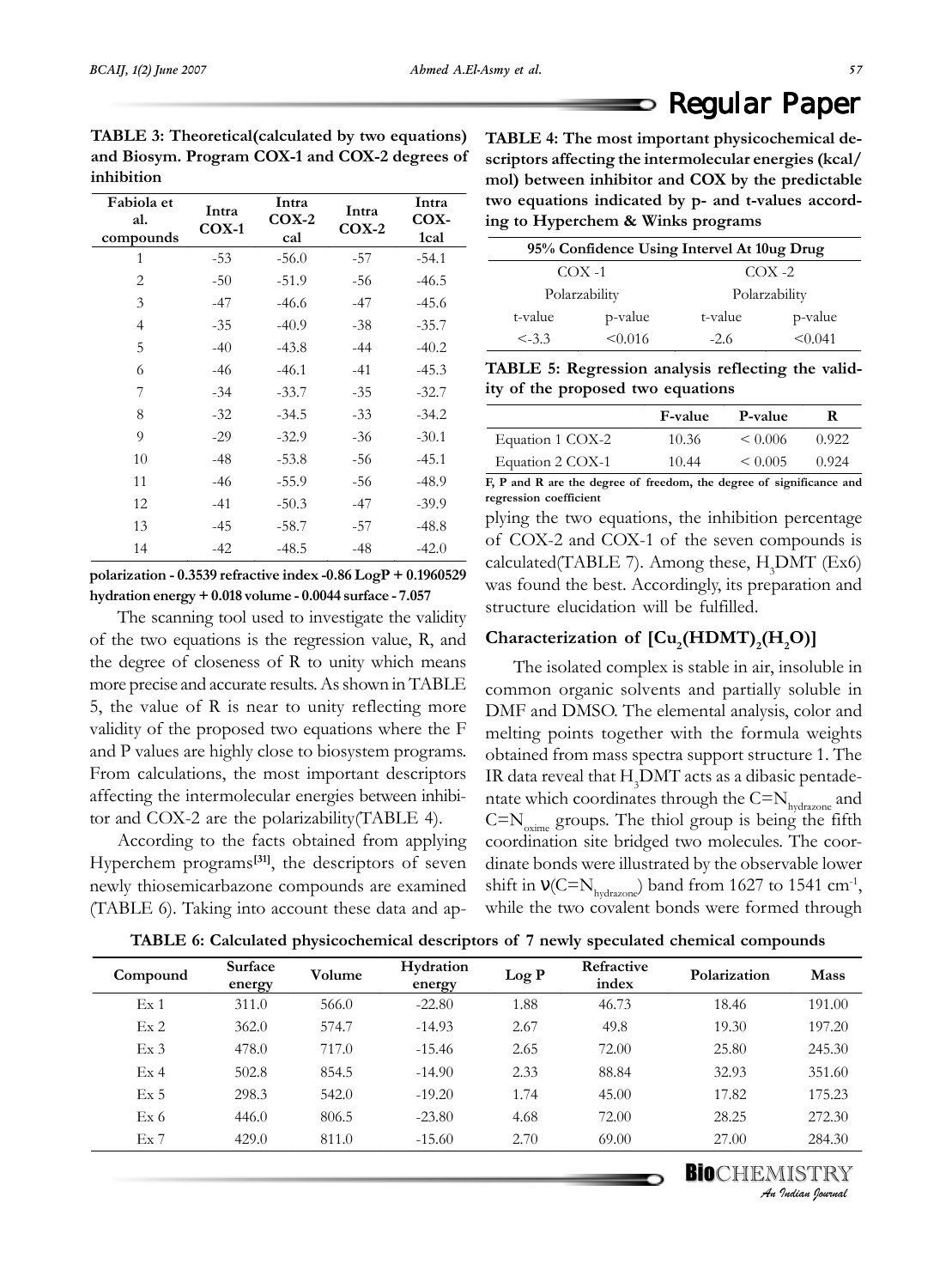**TABLE 7: The calculated intermolecular energies (kcal/mol) between inhibitor and COX by the predictable two equations which are concerned with the descriptors of the speculated chemical compounds in TABLE 6**

| Compound                      | Intra COX-1cal | Intra COX-2 cal |
|-------------------------------|----------------|-----------------|
| 1                             | $-24.6669$     | $-31.3090$      |
| $\mathfrak{D}_{\mathfrak{p}}$ | $-29.2158$     | $-31.9585$      |
| 3                             | $-34.8803$     | $-40.6295$      |
| 4                             | $-43.6176$     | $-49.4027$      |
| 5                             | $-23.1744$     | $-29.4547$      |
| 6                             | $-35.4303$     | $-43.7224$      |
|                               | $-32.6263$     | $-39.6593$      |

the  $C=N_{\text{oxime}}$  groups, which bonded after the deprotonation of oxime OH protons and supported by the lower(72 cm<sup>-1</sup>) and higher(130 cm<sup>-1</sup>) shifts of both  $v(C=N_{\text{oxime}})$  and  $v(\text{NO})$  bands, respectively with complete obscure of  $\delta$ (OH) band. The lower shift of ν(C=S) supports the coordination of the ligand in its thione form. The appearance of new bands assigned to  $\mathsf{v}(\text{M-OH}_2)$ ,  $\mathsf{v}(\text{M-N})$  and  $\mathsf{v}(\text{M-S})$  supports the suggested coordination sites.

The ESR spectrum of  $\left[\text{Cu}_{2}(\text{HDMT})_{2}(\text{H}_{2}\text{O})\right]$  exhibits an axially symmetric g-tensor parameters with g||>g⊥> 2.0023 indicating that  $d_{x^2-y^2}$  is the ground state. The g||>2.26) > g $\perp$  (2.06) > g<sub>o</sub><sup>'</sup> (2.0023) agrees with a square pyramidal geometry of CuN<sub>4</sub>O coordination. A band corresponding to the forbidden magnetic dipolar transition is observed at half-field (ca. 1500 G, g=4.0), but the intensity is very weak, indicating that the complex is binuclear. In axial symmetry, the G[=(g||-2)/(g $\perp$ -2)] value is 4.3 suggesting the absence of exchange coupling between the Cu(II) centers in the solid state.

The TG thermogram of  $\left[\text{Cu}_2(\text{HDMT})_2(\text{H}_2\text{O})\right]$ shows a thermal stability till 184°C. A decomposition stage with weight loss of 30.0(Calcd. 31.5%) is attributed to the removal of  $\rm H_2O+8(C_4H_{\odot})$  as a ligand terminal part.

A square pyramid structure is proposed for  $\lbrack Cu, \rbrack$  $(HDMT)_{2}(H_{2}O)$ ]. This is based on the appearance of a distinguished band at  $12230 \text{ cm}^{-1}$  assigned to the <sup>2</sup> $B_1 \rightarrow$ <sup>2</sup>E transition. The magnetic moment value (2.1 B.M.) recorded for each copper atom in the complex lies within the range reported for the d<sup>9</sup> system containing one unpaired electron. This value excludes

*An Indian Journal* **BIO**CHEMISTRY



the metal-metal interaction even the presence of two nuclear atoms in the complex sphere; this phenomenon may be due to the parallel arrangement of the two atoms in the complex.

#### **Pharmacological evaluation of H3 DMT and**  $[Cu_{2} (HDMT)_{2} (H_{2}O)]$

The major ulcerogenic effect of acidic NSAIDs includes topical irritation of the gastric epithelium and the suppression of prostaglandins biosynthesis.

The complexation of NSAIDs with metal ions has been reported to produce safe NSAIDs**[34]**. Fiabane and Williams**[35]** studied the acidic drug-serum albumin Cu(II) interactions using visible spectrophotometry and molecular filtration. They suggested that antirheumatoid drugs may function by releasing Cu(II) from serum albumin either by a direct competitive complexing mechanism or through a remote mechanism whereby the drug becomes bonded to a site some distance from Cu(II) and facilitates its release through allosteric effects.Physicochemical studies and animal screens conclude that indomethacin, naproxen, ketoprofen and fenoprofen are capable of releasing Cu(II) remotely to a low molecular weight pharmacoactive molecules whereas phenylbutazone is incapable. The author observation suggested that copper supplementation is desirable during the treatment of rheumatoid arthritis**[35]**. Administered antiinflammatory agent either being capable of complexing with Cu(II) or not increases the concentration of low molecular weight plasma protein molecules which form pharmacoactive copper complexes in plasma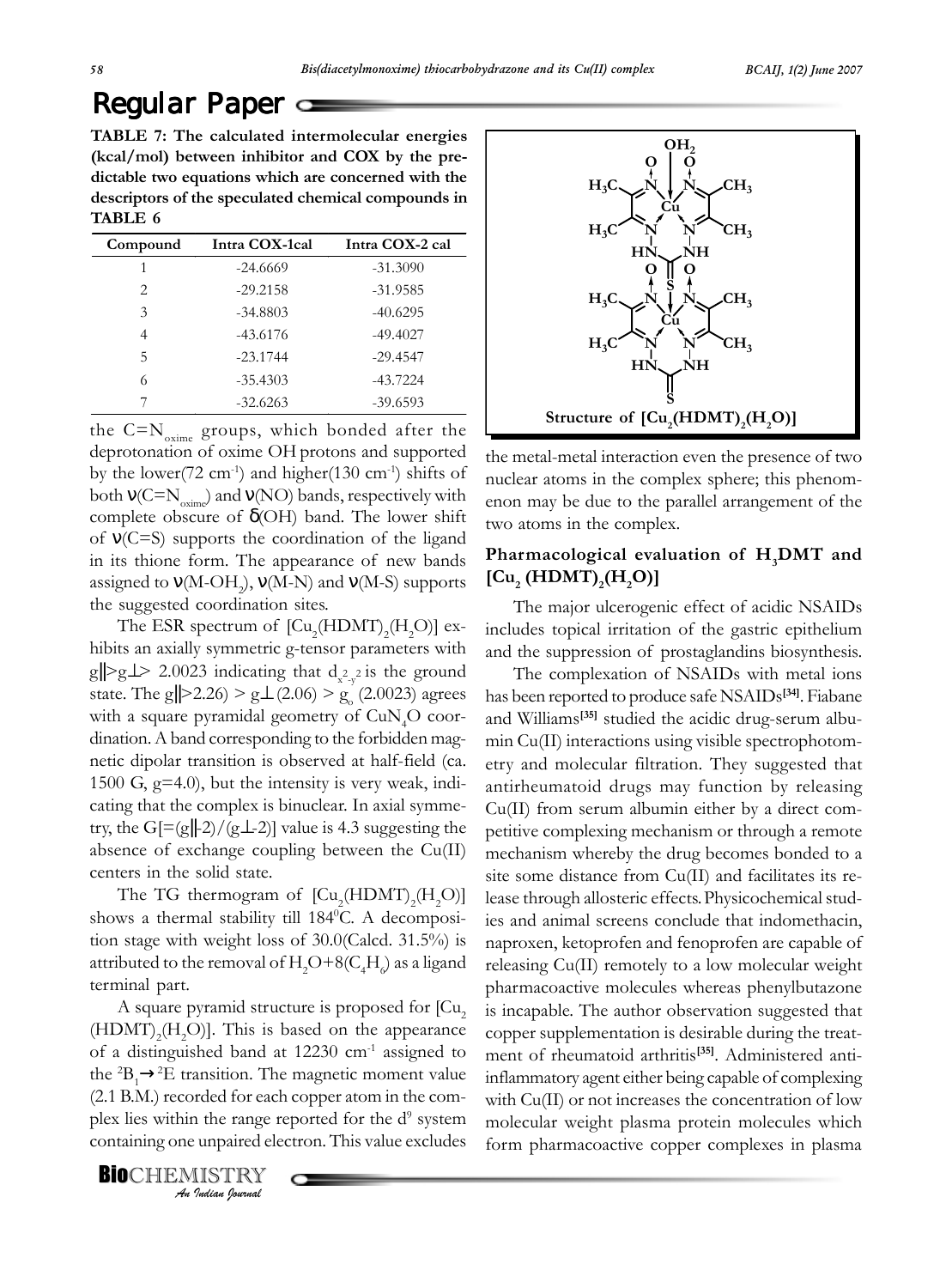## $\mathsf{\circ}$  Regular Paper

presumably from the circulating pool of serum albumin bound copper.

In the present study, the data obtained for  $\rm H_3$ DMT treated group seemed to have a higher effect on copper release in serum of treated rats than of  $\left[\text{Cu}_{2}(\text{HDMT})_{2}(\text{H}_{2}\text{O})\right]$ ; the later showed a lower effect in serum complex which comprises a higher release of serum copper content of treated rats when compared with control group (Figure 2), However, a close similarity was observed between  $\left[\mathrm{Cu}_{\scriptscriptstyle{2}}(\mathrm{HDMT})_{\scriptscriptstyle{2}}\right]$  $(H<sub>2</sub>O)$ ] and piroxicam on serum copper level. Also, the drug showed a higher affinity to serum copper when compared with piroxicam (Figure 2). In group of rats treated with  $H_3$ DMT, the drug showed a higher content of serum albumin when compared with  $\text{[Cu}_{2}\text{(HDMT)}_{2}\text{(H}_{2}\text{O)}\text{]}$  and piroxicam (Figure 3). This may be related to that serum albumin was the normal carrier of the circulating copper. Albumin has been described as a circulating metal ion blotter or reservoir that accepts or yields metal ions upon demand**[36]**. Serum albumin possesses 190 groups which are capable of being protonated and has a

molecular weight of 67,000. Thus, it is capable of behaving as an immense ligand having more electron donor groups**[36]**. The data support the higher affinity of H<sub>3</sub>DMT for copper in serum complex which facilitates copper transfer to the inflammation sites more efficiency than the  $\left[{\rm Cu_2(HDMT)}_2\right]$  $(H<sub>2</sub>O)].$ 

MDA was measured as a lipoperoxidation product produced to detect the antioxidant activity of compounds in treated groups (Figure 4).  $H_3$ DMT and  $\rm [Cu_2(HDMT)_2(H_2O)]$  showed a lower level of MDA when compared with control groups. However,  $\rm [Cu_2(HDMT)_2(H_2O)]$  showed a higher antioxidant affinity towards free radicals than  $H_3$ DMT. The antioxidant activity of the complex was related to its chemical structure which acts as a scavenger to free radicals.

 $H_3$ DMT and  $\text{[Cu}_2\text{(HDMT)}_2\text{(H}_2\text{O)}\text{]}$  seem to have the antioxidant activity as indicated by their lowering effect on serum malonaldehyde level (Figure 4) as compared to copper acetate treated groups of rats subjected to adjuvant-collagen model. Their antioxi-

*An Indian Journal*

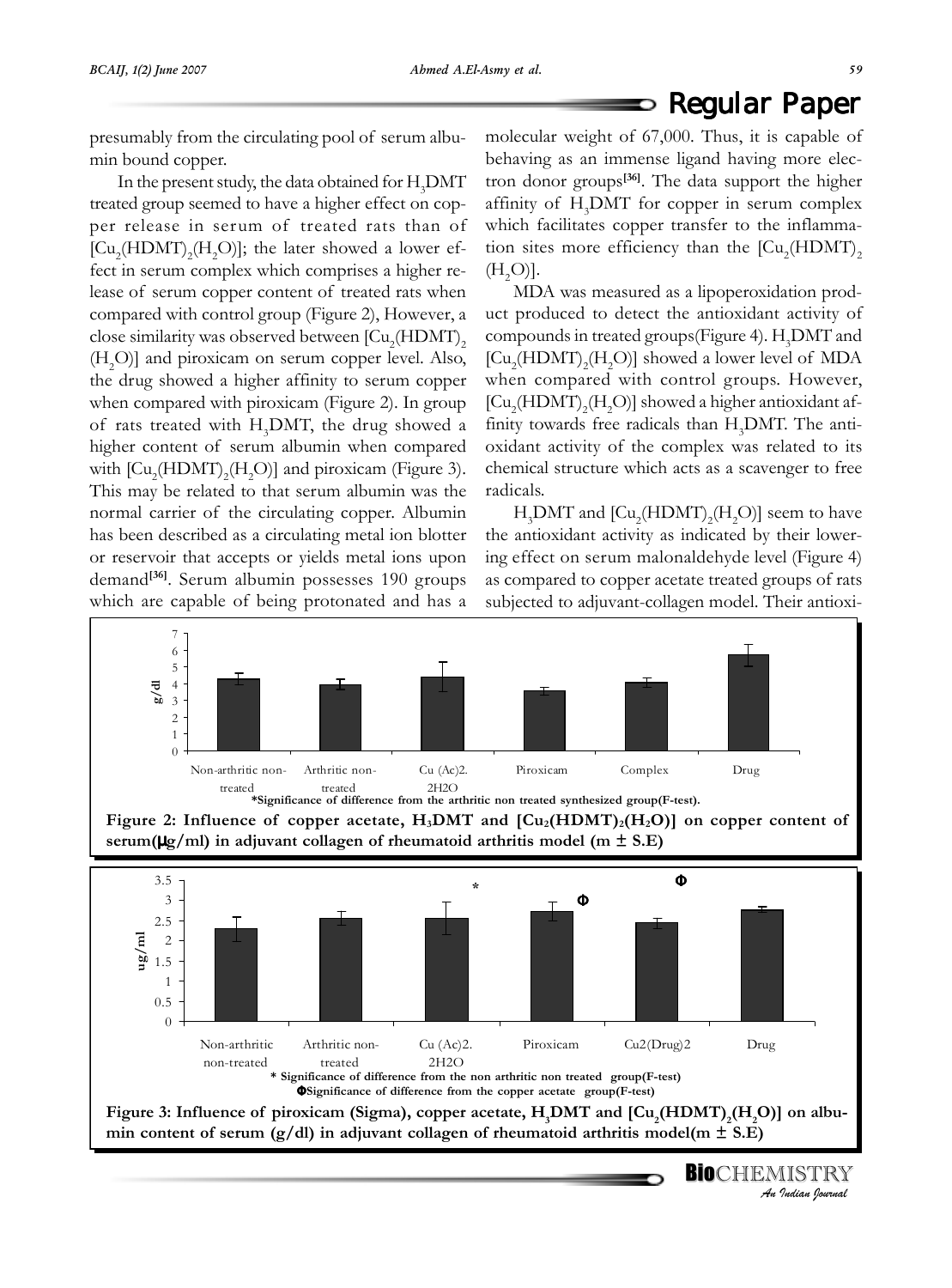



dant activity was similar to that of piroxicam which had been approved by Pipe et al**[37]**. They also approved the antioxidant activity of copper-piroxicam complex through measurement of the degree of inhibition of the reduction of nitro blue tetrzolium *in vitro*. The antioxidant activity of  $\text{[Cu}_{2}\text{(HDMT)}_{2}\text{(H}_{2}\text{O)}\text{]}$  was believed to involve the redox cycling at the central metal ion.

The anti-inflammatory and analgesic effects were measured in rats treated with  $H_3$ DMT. There was an improvement in the  $7<sup>th</sup>$  day of measurements when compared with piroxicam, which is closely similar to that in control group. The anti-inflammatory and analgesic measurements were matched with quantitative observations concerning the anti-inflammatory role of copper-drug compounds observed by Sorenson**[14]** who reported that salts of many antiinflammatory drugs currently in use are more effective in reducing inflammation than their parent acids. Also, the copper complexes have antiulcer

*An Indian Journal*

**BIOCHEMISTRY** 

activity than that of the parent acid**[14-16]**.

The anti-inflammatory improvement of  $\rm{H}_{3}$ DMT and  $\left[\mathrm{Cu}_{2}(\mathrm{HDMT})_{2}(\mathrm{H}_{2}\mathrm{O})\right]$  was clearly observed from the data obtained when RF was measured in the treated group(Figure 5). However, in groups treated with $\left[\mathrm{Cu}_{2}(\mathrm{HDMT})_{2}(\mathrm{H}_{2}\mathrm{O})\right]$  and copper acetate, the anti-inflammatory and analgesic effects(Figures 6 and 7) showed an improvement in copper acetate group than $\left[\text{Cu}_{2}(\text{HDMT})_{2}(\text{H}_{2}\text{O})\right]$ . The normal endogenous response to inflammation has been postulated to involve low molecular weight species which become firmly bonded to serum albumin**[38]**. Furthermore, the administered acidic drugs also bind to albumin. The anti-arthritic activity of these endogenous and exogenous agents was suggested to be through a mechanism which encourages the release of albumin-bound copper**[2]**. Low molecular weight drug, D-penicillamine, has also been used in treating rheumatoid arthritis**[39]** and was capable of effecting remission and was suggested to labialize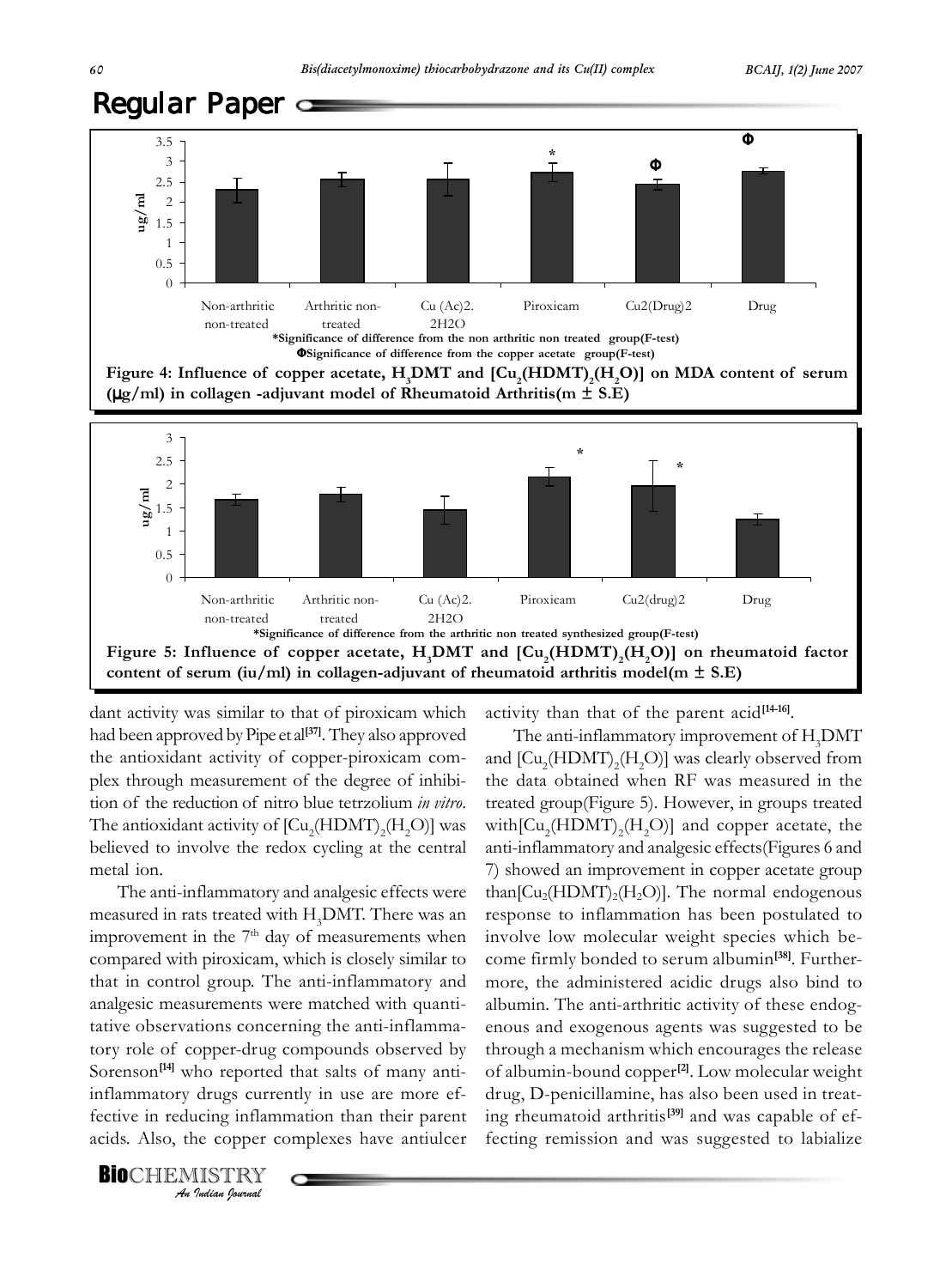



body stores of copper into low molecular weight form, ceruloplasmin bound copper being a possible source**[40]**.

In RF test, the results of  $H_3$ DMT and [Cu<sub>2</sub> (HD  $\mathrm{MT})_{2}(\mathrm{H}_{2}\mathrm{O})$ ] were closely related to each other when compared with control non treated groups (Figure 5). Jackson et al.**[15]** in their study on the justifications for copper administration in rheumatoid arthritis reported that (i) copper ions can afford protection against inflammation even without the assistance of administered organic therapeuticals, (ii) it seems relevant to monitor plasma copper, histidine and cystine contents of arthritic patients and to supplement if necessary, and (iii) low molecular weight copper in plasma occurs predominantly as ternary complexes.

All of which involve histidinate and the most important having cystinate as the secondary ligand. The existence of these species accounted for the foregoing conclusions.

The observed anti-inflammatory of the used compounds especially copper salt and  ${\rm [Cu_2(HDMT)]_2}$ (H2 O)] makes an importance for future profiting of our new molecule  $H_3$ DMT with its designed two abilities of high COX-2 inhibitory of high metal legibility and high antioxidant activity (Figure 2). The results are in accordance with the reported results of NSAIDs complexes with Zn(II), Cd(II) and Pt(II) ions to produce safer NSAIDs**[31]**. Jain et al**[41]** have reported that zinc-naproxen was found to have greater analgesic activity and comparable anti-inflammatory

**BIO**CHEMISTRY

*An Indian Journal*